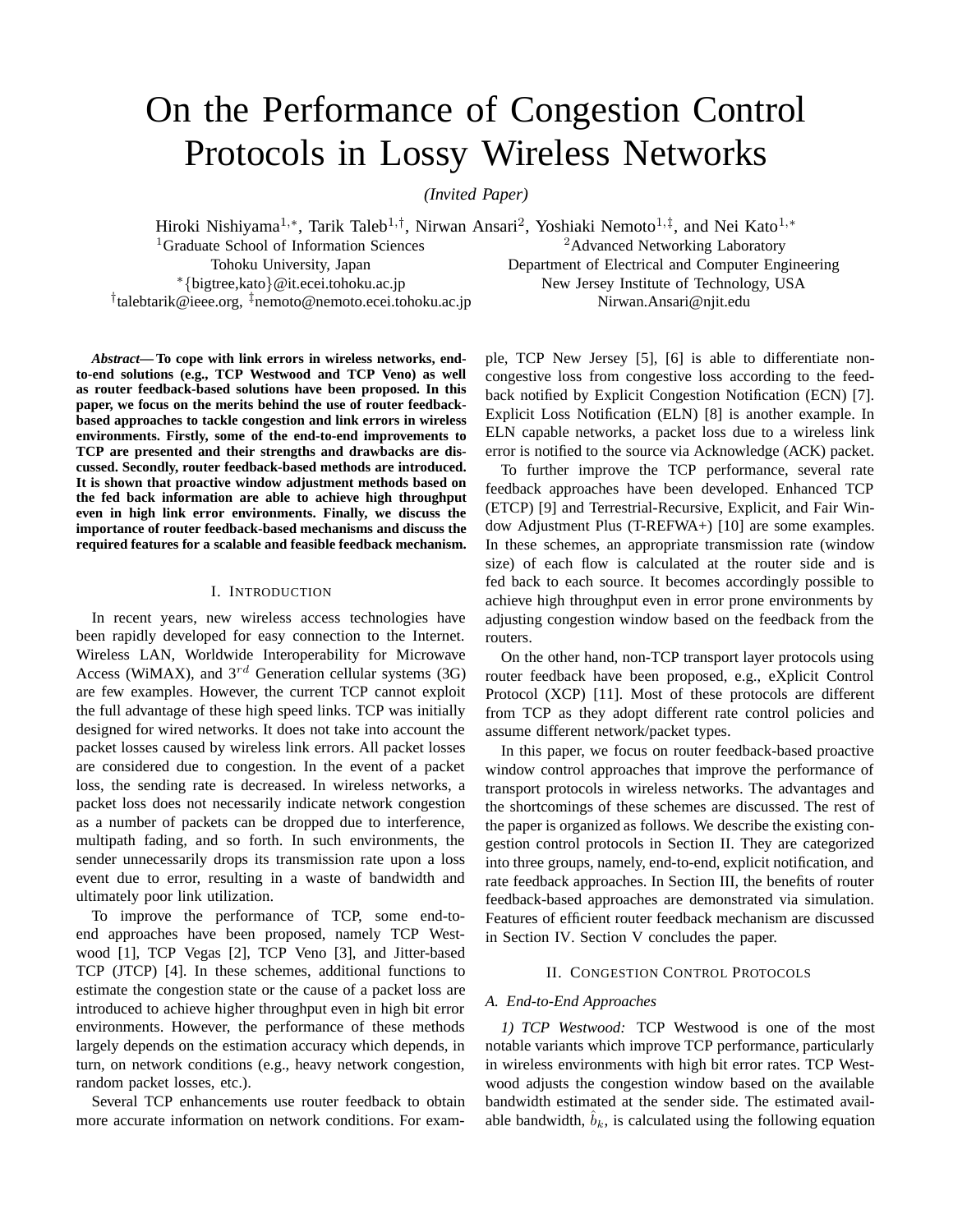when a sender receives the k*th* ACK:

$$
\hat{b}_k = \alpha_k \cdot \hat{b}_{k-1} + (1 - \alpha_k) \cdot \frac{b_k + b_{k-1}}{2} \tag{1}
$$

where  $b_k$  is the instantaneous available bandwidth. It is calculated as the amount of data acknowledged by the  $k<sup>th</sup>$ ACK divided by  $\Delta_k$  which represents the interarrival time between the  $k^{th}$  and  $(k - 1)^{th}$  ACKs.  $\alpha_k$  is defined as  $\{(2\tau - \Delta_k) / (2\tau + \Delta_k)\}\$  where  $(1/\tau)$  is the cutoff frequency of the discrete-time low-pass filter. The estimated available bandwidth  $\overline{b}$  is used to set the slow start threshold, ssthresh, and the congestion window, cwnd, upon the detection of packet losses. When three duplicate ACKs are received, ssthresh is set to w and cwnd is updated to  $\min(cwnd, w)$ .  $w$  indicates the most appropriate window size and is defined as the product of  $b$  and the smallest RTT value observed over the duration of the connection. After a timeout expires, ssthresh is adjusted as in the case of duplicate ACKs, and cwnd is reduced to one packet.

Congestion window control relying on the estimated available bandwidth makes the performance of TCP Westwood less sensitive to random packet losses. However, its performance is heavily degraded in case of inaccurate bandwidth estimation.

On the other hand, it has been widely reported that the ACK compression leads to the overestimation of available bandwidth. To cope with this issue, TCP Westwood+ [12] has been proposed. Instead of computing the available bandwidth every time an ACK arrives, TCP Westwood+ computes the available bandwidth every RTT. It can thus mitigate the effect of ACK compression. However, errors in the bandwidth estimation remain a significant factor that affects the performance.

*2) TCP Vegas:* TCP Vegas handles its congestion window size according to changes in RTT. The sender computes  $Diff$ defined by Eq. (2) based on two RTT values: firstly the minimum RTT, rtt*min*, which has been experienced since the beginning of the connection, and secondly the latest value of measured RTT, rtt*cur*.

$$
Diff = \frac{cwnd}{rtt_{min}} - \frac{cwnd}{rtt_{cur}} \tag{2}
$$

where *cwnd* indicates the size of the congestion window at that time. The amount of backlogged packets in the buffer of a bottleneck link is represented as (Diff *·*rtt*min*).

TCP Vegas also has two thresholds,  $\alpha$  and  $\beta$ ( $>\alpha$ ), which correspond to too little and too much backlogged data, respectively. When  $(Diff < \alpha)$ , TCP Vegas considers the network to be underutilized and increases its congestion window during the next RTT. On the other hand, the congestion window is linearly decreased (to avoid a possible congestion) when  $(Diff > \beta)$ . In the other case,  $(\alpha < Diff < \beta)$ , the congestion window retains the same value. By doing so, TCP Vegas tries to stabilize its congestion window. Also, the performance over lossy wireless networks can be improved because random packet drops do not directly affect the window control operation. However, when a bottleneck link is on the reverse path, TCP Vegas is inferior to standard TCP because its

window control mechanism matches its transmission rate to the bottleneck capacity [13].

*3) TCP Veno:* Similar to TCP Vegas, TCP Veno adopts Eq. (2) to estimate the amount of backlogged packets and uses it as a congestion indicator. In other words, the congestion window control algorithm of standard TCP is modified by using the congestion indicator in TCP Veno. In the fast recovery phase, if the number of backlog packets, N, is less than a threshold  $\theta$ , TCP Veno assumes that the loss is due to bit errors in the wireless link and sets the new congestion window to 80% (not half) of the current congestion window size. Therefore, the source can quickly recover its transmission rate after the retransmission. In the congestion avoidance phase, if N exceeds  $\theta$ , TCP Veno deems the available bandwidth is fully utilized and decreases the growing speed of the congestion window by half to expand the duration of the congestion avoidance phase. However, the performance improvement by TCP Veno diminishes as the random packet loss rate increases because the reduction of congestion window frequently occurs along with high loss rates.

*4) JTCP:* To distinguish the causes of packet losses, JTCP uses the average jitter ratio,  $Jr$ , which is defined as the ratio of the sum of interarrival jitters during one RTT to RTT. If  $Jr$  is larger than  $(k/cwnd)$ , a loss is assumed to be due to network congestion. In contrast, a value of Jr smaller than the threshold indicates that the packet loss is caused by link errors.  $cwnd$  indicates the current window size and if k is equal to 1, then just use  $(1/cwnd)$ .

Upon receiving three duplicate ACKs, JTCP invokes an immediate recovery instead of the fast recovery if the loss is regarded as a non-congestive loss. In the immediate recovery phase, both the slow start threshold and the new congestion window are set to  $(d \cdot cwnd)$ . The decrease factor d is set to one in [4]. After the expiration of the retransmit timer, JTCP halves the congestion window and enters the congestion avoidance phase instead of entering the slow start phase if  $Jr$ is below the threshold. JTCP can achieve good performance in wireless environments by using the jitter-based congestion detection mechanism. JTCP does not provision a mechanism to estimate the ideal window size.

# *B. Explicit Notification Approaches*

*1) ELN:* In ELN schemes such as in [8] and [14], the receiver or the intermediate node informs the sender of the reception of a corrupted packet due to wireless link errors via an additional ELN option in ACK packets. Using this ELN information, the sender is able to distinguish the cause of the packet loss; network congestion or wireless link errors. Upon receiving three duplicate ACKs, the sender retransmits the lost packet without any window control if the loss is a non-congestive loss. Otherwise, the sending rate is halved as in standard TCP. By doing so, the sender can prevent the performance degradation caused by wireless link errors.

*2) TCP New Jersey:* TCP New Jersey has two key components, namely, the Congestion Warning (CW) and the Available Bandwidth Estimator (ABE). The TCP New Jersey source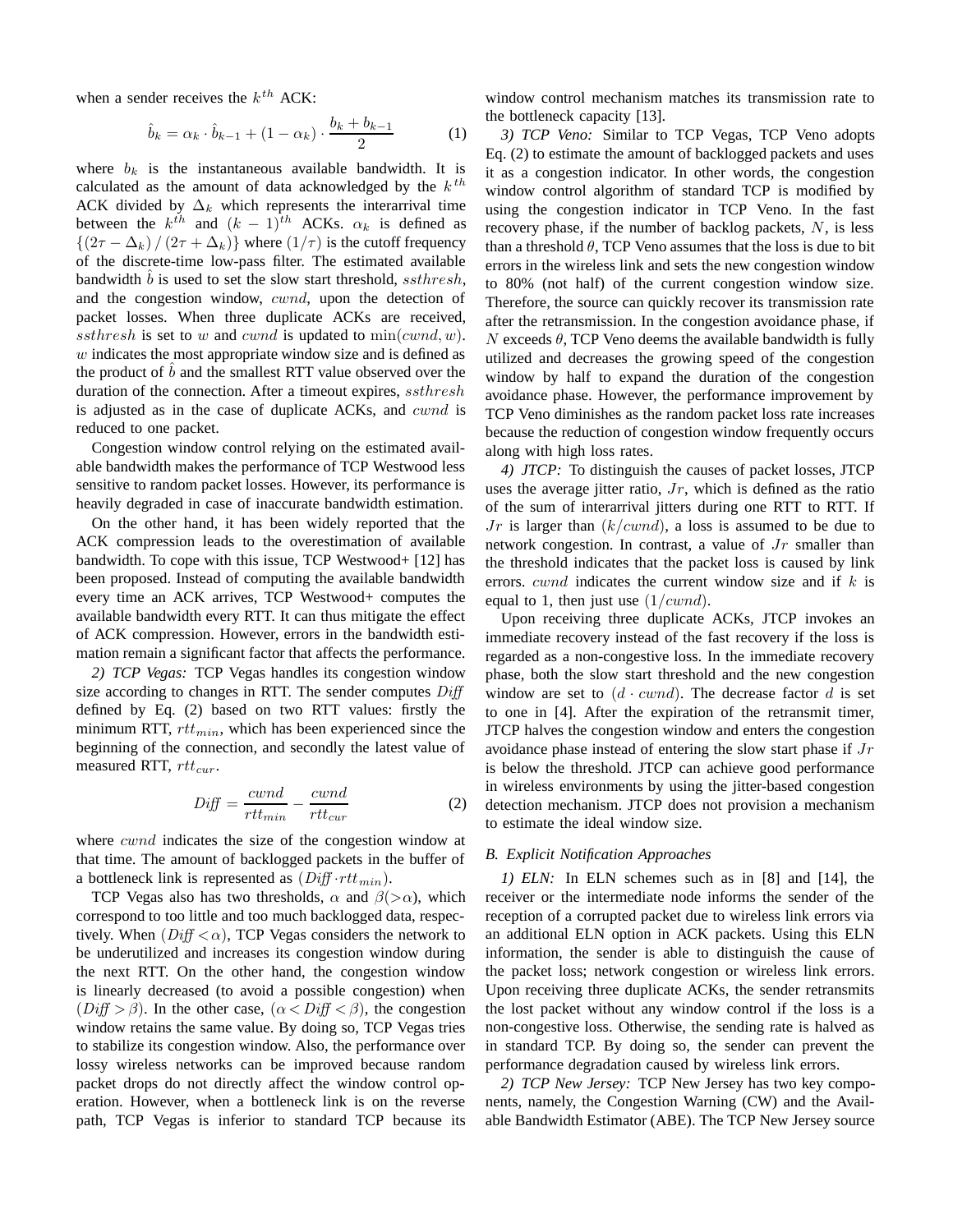differentiates wireless losses from congestive losses based on the feedback generated by CW at the router, and accordingly adjusts its sending rate to the bandwidth estimated by ABE. A router marks all packets when the average queue length exceeds a predetermined threshold. For packet marking, the original ECN is employed to convey the congestion warning information. Upon receiving an ACK (including a duplicate ACK) packet with the CW mark, TCP New Jersey invokes the rate control procedure to adjust the window size. On the other hand, if the received duplicate ACKs are not marked with CW, the sender retransmits the lost packet without any rate control. In the rate control procedure, the slow start threshold is updated to an appropriate congestion window size and then the congestion window is set to the new slow start threshold if the current window size is larger than it. The appropriate congestion window size is defined as the product of RTT and the estimated bandwidth by ABE. The advantage of TCP New Jersey consists in the fact that senders can know the precursor of congestion using CW and accordingly prevent packet losses. A TCP New Jersey sender also has the ability to distinguish the cause of packet losses by employing CW. So, TCP New Jersey can outperform TCP Westwood which uses an end-toend bandwidth estimator similar to ABE.

The ABE algorithm computes the available bandwidth, R*n*, upon the reception of the n*th* ACK as follows:

$$
R_n = \frac{RTT \cdot R_{n-1} + L_n}{(t_n - t_{n-1}) + RTT}
$$
\n(3)

where  $L_n$  denotes the amount of data acknowledged by the ACK. Instead of using the received time of the n*th* ACK at the sender side as t*n*, TCP New Jersey uses the arrival time of the n*th* data packet at the receiver side. By applying the timestamp option [15],  $t_n$  is available at the sender. In general, the performance of the end-to-end estimation mechanisms is sensitive to corruptions on backward paths including the compression, delay, or loss of ACKs. However, by using the arrival time of data packets, these impacts may be removed and the estimation can be made more accurately. Other viable estimators can readily be adopted.

#### *C. Rate Feedback Approaches*

*1) ETCP:* ETCP uses the feedback generated by Explicit Window Adaptation (EWA) [16] (or other similar schemes including Fuzzy EWA [17]) to calculate the new congestion window size. Here, we first outline the EWA scheme and then describe the ETCP approach.

In EWA, a router informs the sources of traversing TCP connections about the appropriate window size via the receiver's advertised window (RWND) field in the TCP header of an ACK packet. By doing so, the maximum value of the congestion window is bounded by the feedback value according to standard TCP congestion control mechanism. The feedback value at time  $t$ ,  $F(t)$ , is periodically calculated based on the buffer occupancy,  $Q(t)$ , as follows:

$$
F(t) = \alpha \cdot \log_2 (B - Q(t))
$$
 (4)

where B denotes the total buffer size and  $\alpha$  is a variable scaling factor.  $\alpha$  is also periodically updated based on the average queue length according to the policy of Additive-Increase and Multiple-Decrease (AIMD). The AIMD algorithm allows the system to reach the steady state where the buffer occupancy is within the desired range. EWA equally treats all TCP connections and leads to an efficient utilization of network resources; both buffer and link capacities. However, EWA results in unfair bandwidth allocation if connections have a high variance in their RTT distribution because all connections receive the same feedback regardless of their differences in RTTs.

Instead of slow start and congestion avoidance, ETCP updates its congestion window according to the function of the current congestion window size  $cwnd$  and the feedback value F. The following three functions,  $f_1$  to  $f_3$ , are used in [9].

1) 
$$
f_1 = F
$$
\n2)  $f_2 = \min\left(cwnd \cdot 2^{1/cwnd}, F\right)$ \n3)  $f_2 = \min\left(cwnd \cdot (F/cwnd)^{1/cu}\right)$ 

3)  $f_3 = \min \left\{ cwnd \cdot (F/cwnd)^{1/cwnd}, F \right\}$ <br>is directly set to the new congestion win

F is directly set to the new congestion window with  $f_1$ . In the case of  $f_2$ , the congestion window converges to its doubled value after receiving as many ACKs as *cwnd*. Thus, the congestion window continues to grow exponentially until it reaches the fed back value. On the other hand, the congestion window is rapidly increased and converges to the fed back value when  $f_3$  is used. In all these ETCP variants, a pacing mechanism is used to avoid bursty transmissions caused by rapid increase in the congestion window. After a packet loss, ETCP carries out the fast retransmit and fast recovery mechanisms as standard TCP does. However, ETCP is able to quickly bring up the sending rate to the highest level by its aggressive window control algorithm relying on the feedback generated by EWA. This is why ETCP can achieve good performance gain, especially in wireless environments with high bit error rates.

*2) T-REFWA+:* T-REFWA+ is a sender side modification based on the feedback generated by the T-REFWA [18], [19] scheme. While the feedback is notified to sources in the same way as in EWA (i.e., via the RWND field), the control mechanisms in T-REFWA and T-REFWA+ are quite different from those in EWA and ETCP. Here, a brief overview of the original T-REFWA scheme is presented followed by a description of the major operations of T-REFWA+.

A T-REFWA-capable router periodically computes the effective Bandwidth-Delay Product (BDP) of the network using spare bandwidth and free buffer size. It then divides among all existing active flows in proportion to their RTTs. By matching the aggregate traffic rate of all active flows to the effective BDP, T-REFWA is able to make a highly efficient utilization of network resources while avoiding congestive packet losses. Moreover, the unfairness issue among competing flows with different RTTs is alleviated by taking RTT values into account in the bandwidth allocation process. The RTT value of each flow is sent from each source to routers via the Type of Service (ToS) field of the TCP packet header [18]. In T-REFWA, the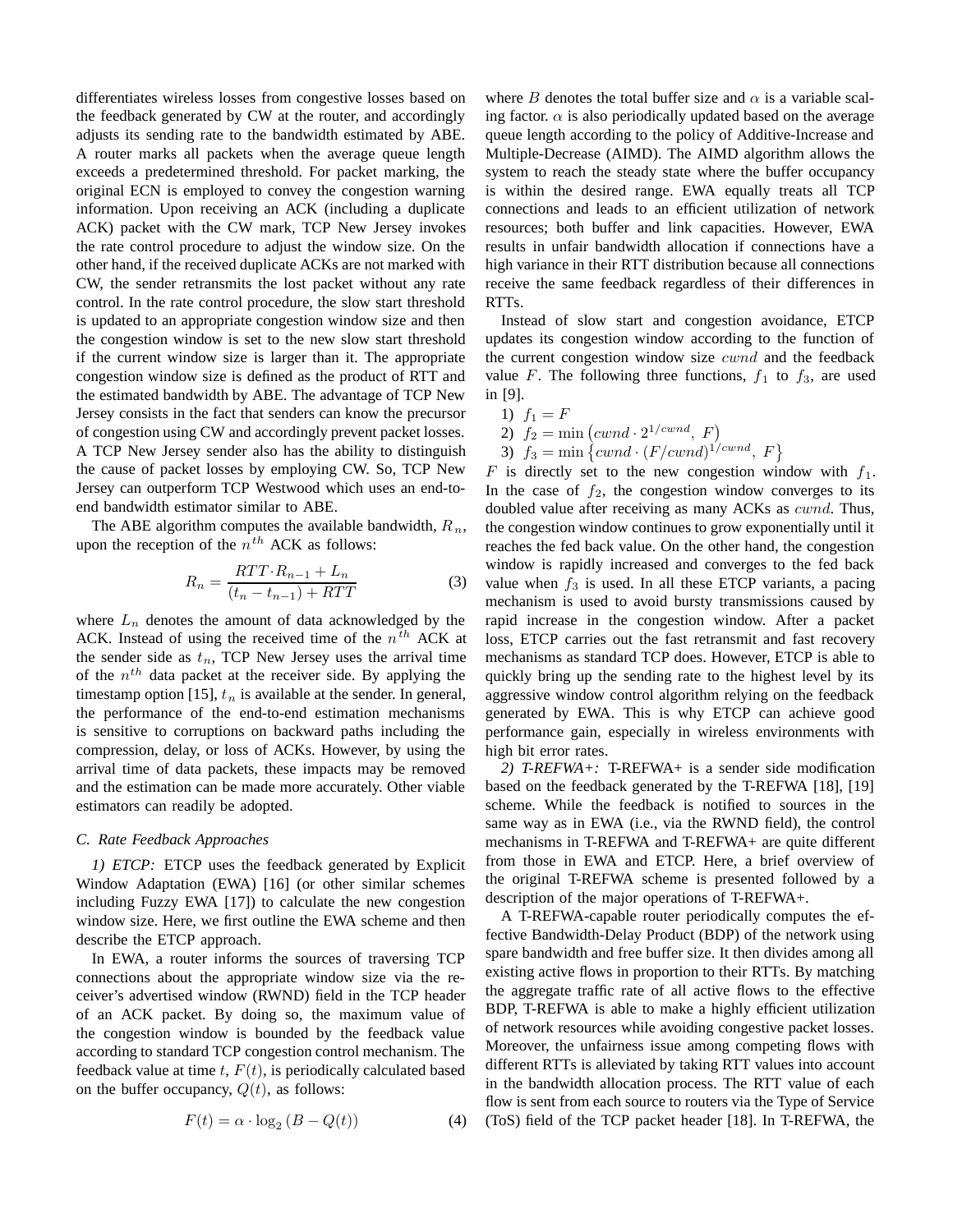computed feedback changes upon only changes in network conditions (e.g., flow count). Especially, the feedback value gets largely degraded due to network congestion when a new flow comes in. Using this feature, T-REFWA+ predicts the cause of packet losses by tracking changes in feedbacks.

Upon reception of an ACK packet, a T-REFWA+ sender compares the feedback value W*<sup>c</sup>* signaled by the currently received ACK and the previous feedback value  $W_p$  recorded by the sender. The sender deems that the network is congested when

$$
W_c < (r \cdot W_p) \tag{5}
$$

where  $r$  is a constant parameter from within [0,1]. It reflects how much decrease in feedback values can be seen as an indicator of network congestion. If the sender gets no such sign for  $(k \cdot RTT)$  time period before and after a reception of the third duplicate ACK, the packet loss event is treated as non-congestive loss and the congestion window is set to the most recently received feedback value. Otherwise, the sender behaves as standard TCP.  $k$  is a constant parameter handling the relation between a packet loss and the decrease in the feedback value. In case of the expiration of the retransmit timer, the sender checks whether any ACK packet has recently been received as well as if there is any sign of congestion. If at least one ACK packet reaches the sender and network congestion is not detected, the congestion window is set to the latest feedback value. Moreover, in order to improve TCP performance in heavy loss environments, T-REFWA+ freezes the RTO backoff mechanism. As described above, T-REFWA+ adjusts the sending rate more aggressively based on the appropriate rate signaled by the T-REFWA mechanism, and so it can improve the TCP performance in lossy wireless networks.

*3) XCP:* XCP is one of the most notable non-TCP congestion control protocols. In XCP, Congestion Header (CH) is introduced to exchange valuable information for congestion control between a XCP sender and XCP routers along the communication path. CH consists of three fields: current congestion window size, estimated RTT value, and feedback value. The router computes the feedback value of each flow based on the congestion window size and the RTT value of all traversing flows which are available from CH of packets. The calculated value is fed back to each sender via the feedback value field of the packets. Upon receiving a new acknowledgement packet, the sender increases or decreases its congestion window by the received feedback value. By doing so, XCP is able to quickly increase its sending rate even in networks with high bandwidth-delay product.

The XCP router performs two functions, namely, Efficiency Controller (EC) and Fairness Controller (FC). EC computes the aggregate feedback,  $F$ , based on the spare bandwidth,  $Bw$ and persistent queue size, Q, as follows:

$$
F = \alpha \cdot d \cdot Bw - \beta \cdot Q \tag{6}
$$

where  $\alpha$  and  $\beta$  are constants, and d is the average RTT value of all active flows. After the computation of  $F$ , FC allocates it



Fig. 1. Simulation network.

to each flow according to the policy of AIMD. In other words, the throughput is increased by the same value in each flow if  $F$  is positive. On the other hand, the throughput of each of the flows is decreased proportionally to the current throughput if  $F$  is negative. It should be noted that XCP can prevent the unfair bandwidth allocation which is substantial in TCP. This is because FC is designed by taking into account that the throughput depends not only on the congestion window size but also on the RTT value. As mentioned above, XCP maximizes the link utilization and minimizes packet losses by EC. It achieves fair bandwidth allocation by FC.

When a packet drop is detected, the XCP source transits to standard TCP behavior. Since congestive packet drops are almost zero in pure XCP networks as shown in [11], XCP sources consider that a loss implies the presence of non-XCP router in the path and behaves as a standard TCP. The performance of XCP is also degraded by this conservative response to packet losses in high bit error environments. However, under the assumption that all routers are XCPcapable, the performance can be improved by means of a simple modification in which the congestion window is not decreased upon the receipt of the third duplicate ACK or timeout occurrence. The concept of this modification is similar to the idea proposed in [20] and this XCP variant is referred to as "Enhanced XCP" in this paper.

#### III. PERFORMANCE EVALUATION

To evaluate the performance of congestion control protocols, we perform computer simulations. We consider a simple network topology as shown in Fig. 1. Ten connections having equal RTT values share the single bottleneck link and packet drops occur due to buffer overflow at the bottleneck queue. Also, some packets are dropped in the lossy links, corresponding to wireless losses due to random link errors. Six protocols are used: TCP NewReno, TCP Westwood+, TCP New Jersey, T-REFWA+<sup>1</sup>, XCP, and Enhanced XCP<sup>2</sup>. Fig. 2 plots the average individual goodputs of each protocol for different packet error rates, ranging from 10 *<sup>−</sup>*<sup>5</sup> to <sup>10</sup>*<sup>−</sup>*<sup>1</sup>.

The three protocols that employ router feedback mechanisms, TCP New Jersey, T-REFWA+, and Enhanced XCP, show dramatic performance improvements in high bit error rate environments. They can sustain high throughputs because

<sup>&</sup>lt;sup>1</sup>The two parameters,  $r$  and  $k$ , are set to 0.9 and 0.5, respectively.

<sup>2</sup>In case of XCP and Enhanced XCP, a pure XCP network is considered.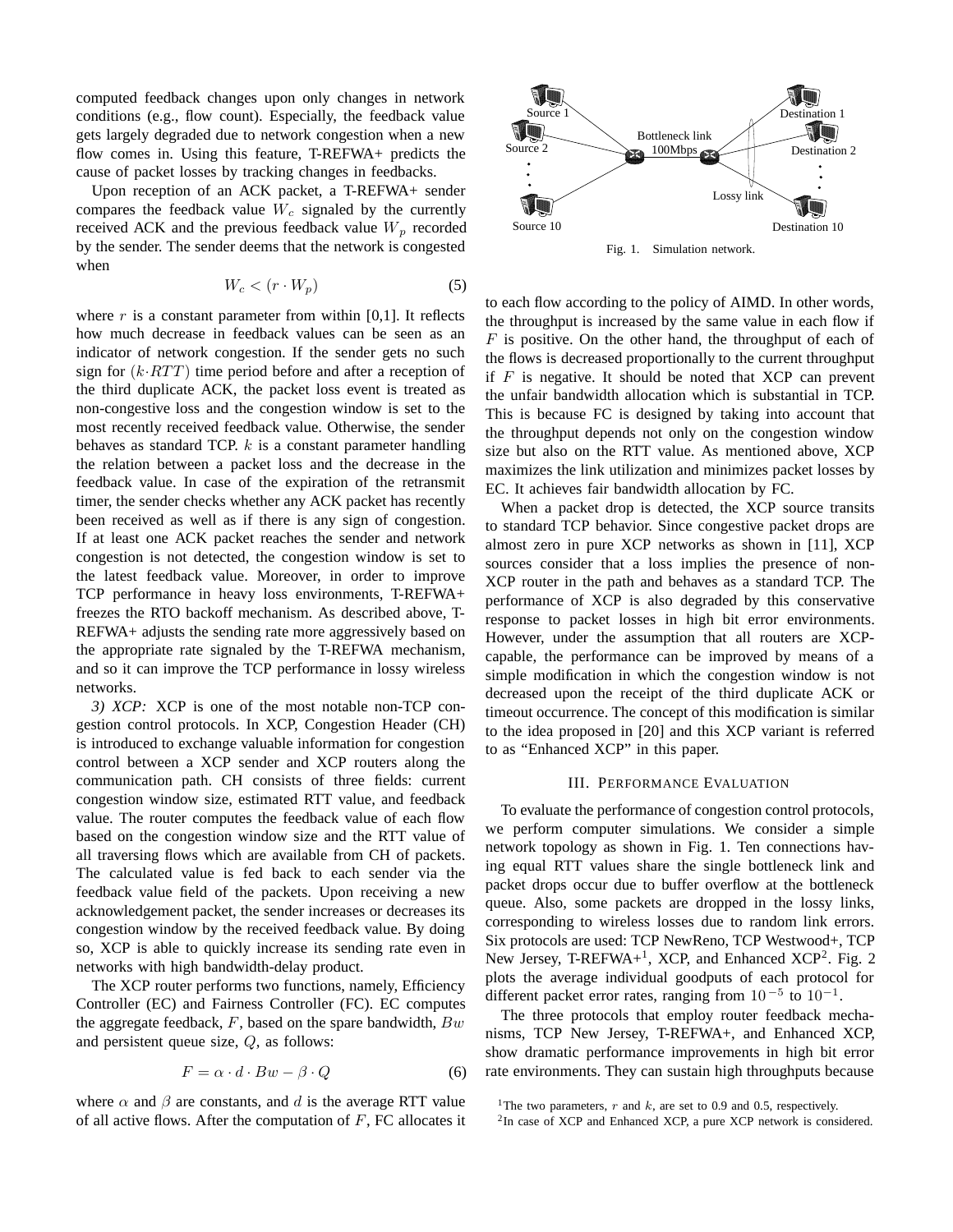

Fig. 2. Performance of protocols over high bit error rates.

the congestion window is controlled according to the feedback information from routers. In contrast, the performance of Westwood+, one of the end-to-end control protocols, is degraded due to errors in bandwidth estimation when the packet error rate exceeds 10*<sup>−</sup>*<sup>2</sup>. Comparing between the graphs of XCP and the Enhanced XCP, it becomes clear that the use of router feedback in the congestion control operation yields significant improvements in the performance. The results show that the router feedback approaches have an important potential to drastically improve the congestion control performance even in wireless networks with high bit error rates.

#### IV. FUTURE DIRECTION

Table I shows the properties of the introduced congestion control protocols. End-to-end solutions have two crucial problems regardless of the types of their used techniques, bandwidth estimation or loss differentiation. The first shortcoming is that the performance heavily depends on the accuracy of the estimation. At worst, they could be inferior to standard TCP due to incorrect estimate. Secondly, there is no guarantee of fairly sharing the network resources among competing flows. This is because the rate estimated at an end-host may not be a fair rate. In explicit notification approaches, accurate information about the presence of wireless losses or network congestion is conveyed to sources, thus facilitating a suitable rate control. However, they have the same problems as end-toend solutions because they cannot get any useful knowledge about the ideal rate. On the other hand, the issue on prediction accuracy can be avoided in rate feedback approaches because an appropriate window size is signaled to each source. Also, the fairness issue can be solved in T-REFWA+ and XCP even if competing flows have a high variance in their RTT distribution. However, in these rate feedback schemes, the mechanisms for computing and conveying the optimal window size increase the system complexity at the router side.

While the router feedback approach is a viable solution to improve the performance of congestion control protocols, the following issues should be addressed.

1) *Which information should be fed back?* Routers can

get useful information by using measurements such as spare bandwidth, buffer occupancy, queuing delay and the number of traversing flows. Also, some secondary information, e.g., the ideal rate or window size, can be obtained from the primary ones.

- 2) *How is the information fed back to the source?* This can be facilitated by employing ECN-like mechanisms, via ACK packet headers, or other methods. Introducing a new header field is not preferred. Owing to the limitation of the header field, any encoding algorithm may be employed.
- 3) *How is the information used for rate control at the source?* According to [21], only a simple modification is effective enough to improve the performance of TCP even with random losses. Nevertheless, the rate control algorithm should be designed to take the full advantage of the information in order to greatly enhance the performance of the congestion control protocol.

Among these issues, the key component is how to transmit the feedback from the router to the source. If any packet marking scheme relying on the ECN-like framework is adopted, the amount of transmittable information is limited (a few bits). In such a case, the rate control mechanism at the sender side has to be robust to handle the feedback error because the fed back information would have already been deteriorated due to compression. It is not easy to design such a robust and efficient window control algorithm. On the other hand, the ideal window size is explicitly signaled to the source with no error if the RWND field is used as a carrier. However, the router has to look into the TCP header (not IP header), and hence the processing load increases. Also, RWND-based methods are not able to transmit any information except the window size. The straightforward solution to convey any information without an error is the introduction of an additional header like in XCP. This, however, also introduces more processing load.

So far, we have only considered congestion control protocols. The information observed at intermediate nodes may be highly useful for other protocols including application layer protocols such as Real-time Transport Protocol (RTP). Considering the wide use of feedback techniques, it is preferred that the router feedback is performed within the IP layer. Indeed, when IP-security (IPsec) is in use, such a feedback mechanism will not violate the IPsec semantics, unlike many RWND-based methods. From this point of view, Deterministic Packet Marking (DPM) approach is one of the most dominant feedback generators. In some recently proposed DPM schemes [22], [23], the IP identification field, which is designed for IP fragmentation, is used as a marking area. Since the size of the field is 16 bits, which is equal to that of RWND, it seems to be enough to contain the necessary information. However, the development of marking schemes compatible with IP fragmentation is a remaining issue, though it has been reported in [24] that over 99% of the total IP traffic is non-fragmented. To engineer the router feedbackbased rate control, it is indeed important to develop a feasible